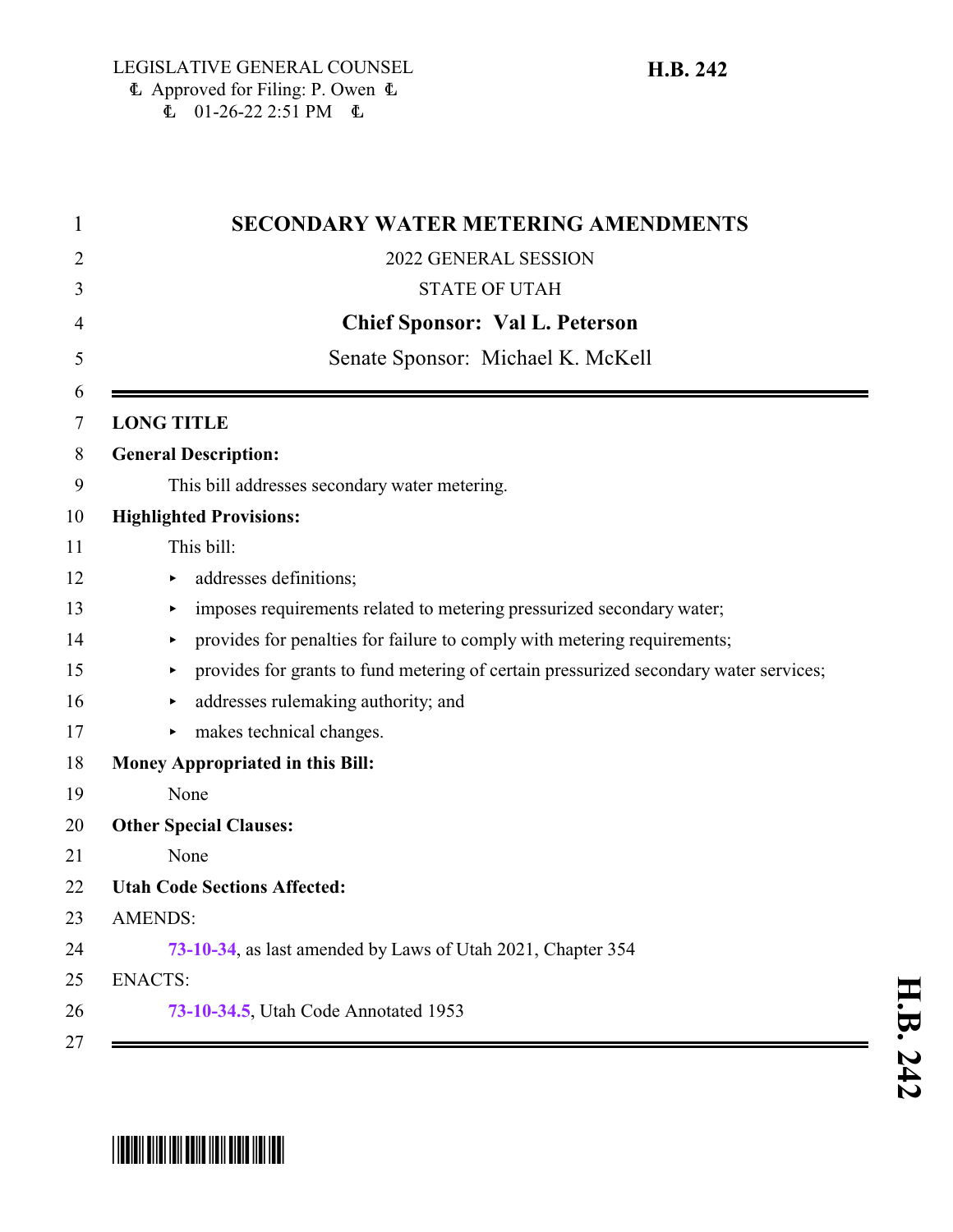<span id="page-1-0"></span>**H.B. 242 01-26-22 2:51 PM**

| 28 | Be it enacted by the Legislature of the state of Utah:                                                       |
|----|--------------------------------------------------------------------------------------------------------------|
| 29 | Section 1. Section 73-10-34 is amended to read:                                                              |
| 30 | 73-10-34. Secondary water metering -- Loans and grants.                                                      |
| 31 | (1) As used in this section:                                                                                 |
| 32 | (a) (i) "Commercial user" means a secondary water user that is a place of business.                          |
| 33 | (ii) "Commercial user" does not include a multi-family residence, an agricultural user,                      |
| 34 | or a customer that falls within the industrial or institutional classification.                              |
| 35 | (b) "Full metering" means that use of secondary water is accurately metered by a meter                       |
| 36 | that is installed and maintained on every secondary water connection of a secondary water                    |
| 37 | supplier.                                                                                                    |
| 38 | $[\phi]$ (c) (i) "Industrial user" means a secondary water user that manufactures or                         |
| 39 | produces materials.                                                                                          |
| 40 | (ii) "Industrial user" includes a manufacturing plant, an oil and gas producer, and a                        |
| 41 | mining company.                                                                                              |
| 42 | $[\text{e}(\text{e})]$ (d) (i) "Institutional user" means a secondary water user that is dedicated to public |
| 43 | service, regardless of ownership.                                                                            |
| 44 | (ii) "Institutional user" includes a school, church, hospital, park, golf course, and                        |
| 45 | government facility.                                                                                         |
| 46 | $[\text{(\text{d})}]$ (e) (i) "Residential user" means a secondary water user in a residence.                |
| 47 | (ii) "Residential user" includes a single-family or multi-family home, apartment,                            |
| 48 | duplex, twin home, condominium, or planned community.                                                        |
| 49 | $[\text{e}(\text{e})]$ (f) "Secondary water" means water that is:                                            |
| 50 | (i) not culinary or water used on land assessed under Title 59, Chapter 2, Part 5,                           |
| 51 | Farmland Assessment Act; and                                                                                 |
| 52 | (ii) delivered to and used by an end user for the irrigation of landscaping or a garden.                     |
| 53 | (g) "Secondary water connection" means the location at which the water leaves the                            |
| 54 | secondary water supplier's pipeline and enters into the remainder of the pipes that are owned by             |
| 55 | another person to supply water to an end user.                                                               |
| 56 | $[\text{f} \hat{\theta}]$ (h) "Secondary water supplier" means an entity that supplies pressurized           |
| 57 | secondary water.                                                                                             |
| 58 | $\left[\frac{1}{2}\right]$ (i) "Small secondary water retail supplier" means an entity that:                 |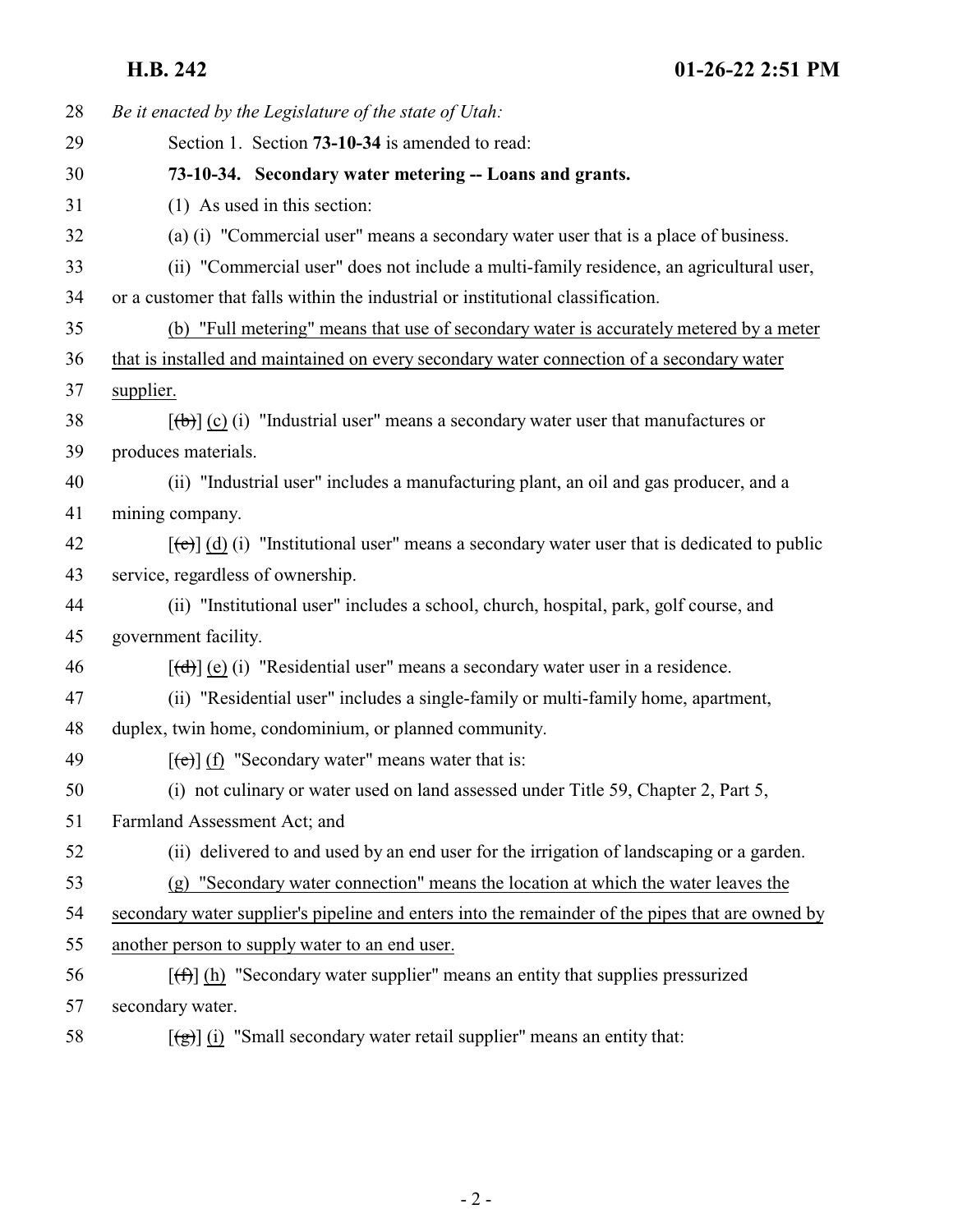| 59 | (i) supplies pressurized secondary water only to the end user of the secondary water;                       |
|----|-------------------------------------------------------------------------------------------------------------|
| 60 | and                                                                                                         |
| 61 | $(ii)$ (A) is a city, town, or metro township; or                                                           |
| 62 | (B) supplies 5,000 or fewer secondary water connections.                                                    |
| 63 | $(2)$ (a) (i) A secondary water supplier that supplies secondary water within a county of                   |
| 64 | the first or second class and begins design work for new service on or after April 1, 2020, to a            |
| 65 | commercial, industrial, institutional, or residential user shall meter the use of pressurized               |
| 66 | secondary water by the users receiving that new service.                                                    |
| 67 | (ii) A secondary water supplier that supplies secondary water within a county of the                        |
| 68 | third, fourth, fifth, or sixth class and begins design work for new service on or after May 4,              |
| 69 | 2022, to a commercial, industrial, institutional, or residential user shall meter the use of                |
| 70 | pressurized secondary water by the users receiving that new service.                                        |
| 71 | (b) By no later than January 1, 2030, a secondary water supplier shall install and                          |
| 72 | maintain a meter of the use of pressurized secondary water by each user receiving secondary                 |
| 73 | water service from the secondary water supplier.                                                            |
| 74 | $[\text{(+)}]$ (c) Beginning January 1, 2022, a secondary water supplier shall establish a meter            |
| 75 | installation reserve for metering installation and replacement projects.                                    |
| 76 | $[\text{e}(\text{e})]$ (d) A secondary water supplier, including a small secondary water retail supplier,   |
| 77 | may not raise the rates charged for secondary water:                                                        |
| 78 | (i) by more than 10% in a calendar year for costs associated with metering secondary                        |
| 79 | water unless the rise in rates is necessary because the secondary water supplier experiences a              |
| 80 | catastrophic failure or other similar event; or                                                             |
| 81 | (ii) unless, before raising the rates on the end user, the entity charging the end user                     |
| 82 | provides a statement explaining the basis for why the needs of the secondary water supplier                 |
| 83 | required an increase in rates.                                                                              |
| 84 | $[\text{(\text{d})}]$ (e) (i) A secondary water supplier that provides pressurized secondary water to a     |
| 85 | commercial, industrial, institutional, or residential user shall develop a plan, or if the secondary        |
| 86 | water supplier previously filed a similar plan, update the plan for metering the use of the                 |
| 87 | pressurized water.                                                                                          |
| 88 | (ii) The plan required by this Subsection $\left[\frac{2}{2}d\right]$ (2)(e) shall be filed or updated with |
| 89 | the Division of Water Resources by no later than December 31, 2025, and address the process                 |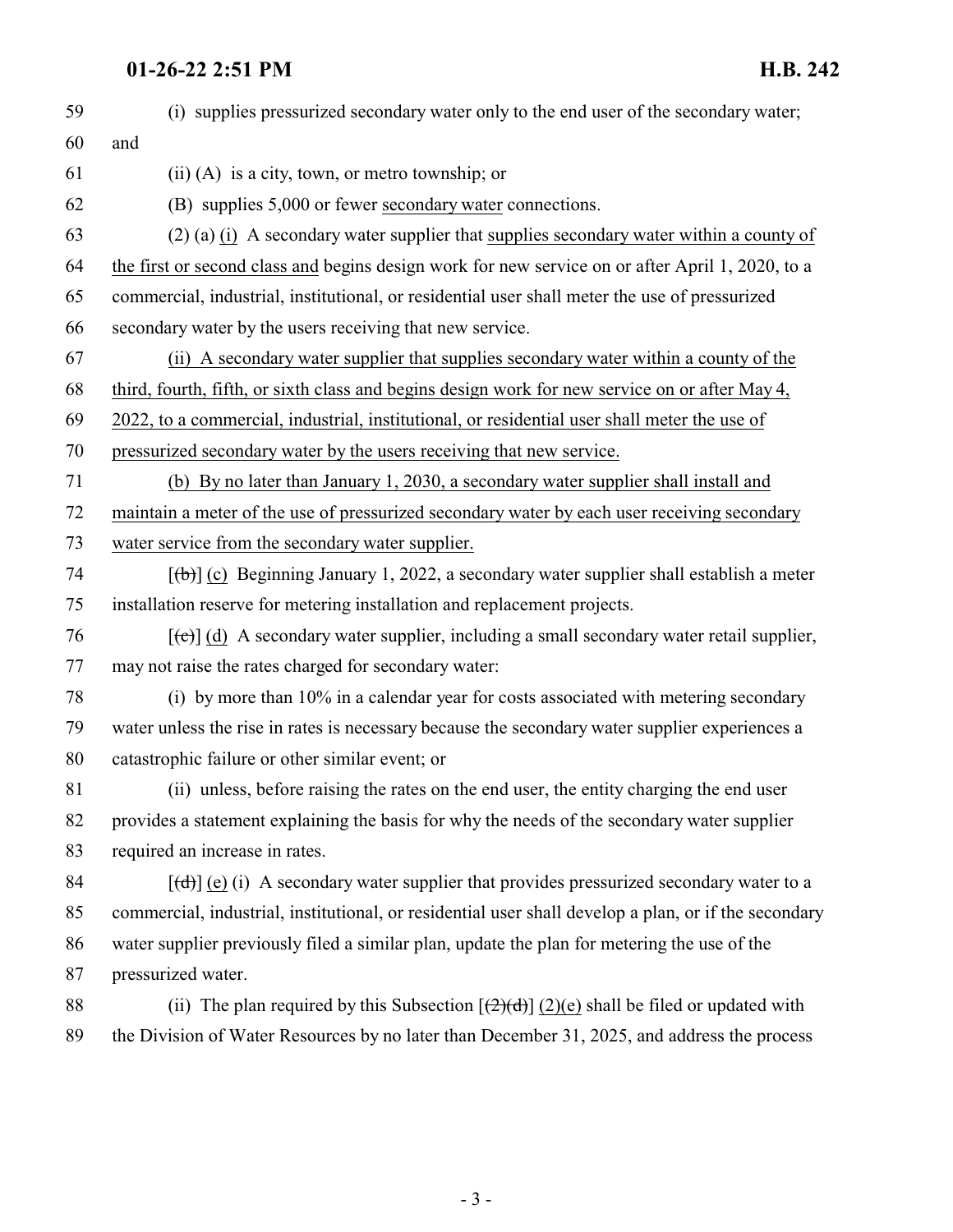**H.B. 242 01-26-22 2:51 PM**

| 90  | the secondary water supplier will follow to implement metering, including:                                      |
|-----|-----------------------------------------------------------------------------------------------------------------|
| 91  | (A) the costs of full metering by the secondary water supplier;                                                 |
| 92  | (B) how long it would take the secondary water supplier to complete full metering $\lceil \frac{b_y}{c} \rceil$ |
| 93  | no later than December 31, 2040], including an anticipated beginning date and completion                        |
| 94  | date, except a secondary water supplier shall achieve full metering by no later than January 1,                 |
| 95  | 2030; and                                                                                                       |
| 96  | (C) how the secondary water supplier will finance metering.                                                     |
| 97  | (3) A secondary water supplier shall on or before March 31 of each year, report to the                          |
| 98  | Division of Water Rights:                                                                                       |
| 99  | (a) for commercial, industrial, institutional, and residential users whose pressurized                          |
| 100 | secondary water use is metered, the number of acre feet of pressurized secondary water the                      |
| 101 | secondary water supplier supplied to the commercial, industrial, institutional, and residential                 |
| 102 | users during the preceding 12-month period;                                                                     |
| 103 | (b) the number of secondary water meters within the secondary water supplier's service                          |
| 104 | boundary;                                                                                                       |
| 105 | (c) a description of the secondary water supplier's service boundary;                                           |
| 106 | (d) the number of secondary water connections in each of the following categories                               |
| 107 | through which the secondary water supplier supplies pressurized secondary water:                                |
| 108 | (i) commercial;                                                                                                 |
| 109 | (ii) industrial;                                                                                                |
| 110 | (iii) institutional; and                                                                                        |
| 111 | (iv) residential;                                                                                               |
| 112 | (e) the total volume of water that the secondary water supplier receives from the                               |
| 113 | secondary water supplier's sources; and                                                                         |
| 114 | (f) the dates of service during the preceding 12-month period in which the secondary                            |
| 115 | water supplier supplied pressurized secondary water.                                                            |
| 116 | (4) (a) Beginning July 1, 2019, the Board of Water Resources may make up to                                     |
| 117 | \$10,000,000 in low-interest loans available each year:                                                         |
| 118 | (i) from the Water Resources Conservation and Development Fund, created in Section                              |
| 119 | 73-10-24; and                                                                                                   |
| 120 | (ii) for financing the cost of secondary water metering.                                                        |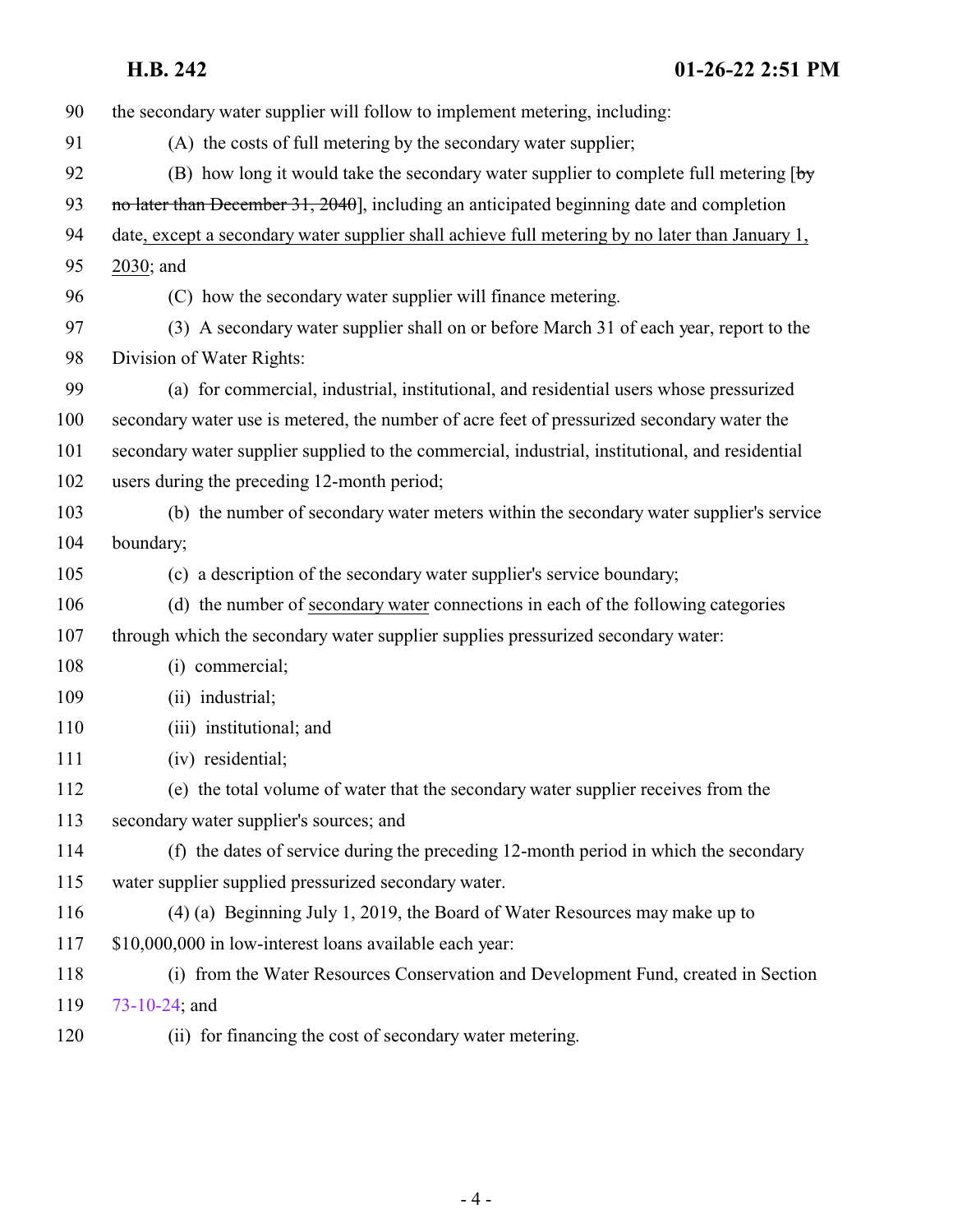| 121 | (b) The Division of Water Resources and the Board of Water Resources shall make                            |
|-----|------------------------------------------------------------------------------------------------------------|
| 122 | rules in accordance with Title 63G, Chapter 3, Utah Administrative Rulemaking Act,                         |
| 123 | establishing the criteria and process for receiving a loan described in this Subsection (4), except        |
| 124 | the rules may not include prepayment penalties.                                                            |
| 125 | $(5)$ (a) Beginning July 1, 2021, subject to appropriation, the Division of Water                          |
| 126 | Resources may make matching grants each year for financing the cost of secondary water                     |
| 127 | metering for a commercial, industrial, institutional, or residential user by a small secondary             |
| 128 | water retail supplier that:                                                                                |
| 129 | (i) is not for new service described in Subsection $(2)(a)$ ; and                                          |
| 130 | (ii) matches the amount of the grant.                                                                      |
| 131 | (b) For purposes of issuing grants under this section, the division shall prioritize the                   |
| 132 | small secondary water retail suppliers that can demonstrate the greatest need or greatest                  |
| 133 | inability to pay the entire cost of installing secondary water meters.                                     |
| 134 | (c) The amount of a grant under this Subsection (5) may not:                                               |
| 135 | (i) exceed 50% of the small secondary water retail supplier's cost of installing                           |
| 136 | secondary water meters; or                                                                                 |
| 137 | (ii) supplant federal, state, or local money previously allocated to pay the small                         |
| 138 | secondary water retail supplier's cost of installing secondary water meters.                               |
| 139 | (d) In accordance with Title 63G, Chapter 3, Utah Administrative Rulemaking Act, the                       |
| 140 | Board of Water Resources shall make rules establishing:                                                    |
| 141 | (i) the procedure for applying for a grant under this Subsection (5); and                                  |
| 142 | (ii) how a small secondary water retail supplier can establish that the small secondary                    |
| 143 | water retail supplier meets the eligibility requirements of this Subsection (5).                           |
| 144 | $(6)$ This section does not apply to a secondary water supplier to the extent that:                        |
| 145 | $(a)$ the secondary water supplier supplies secondary water within a county of the third,                  |
| 146 | fourth, fifth, or sixth class; or                                                                          |
| 147 | $\left[\frac{b}{b}\right]$ there is no meter that a meter manufacturer will warranty because of the water  |
| 148 | quality within a specific location.                                                                        |
| 149 | $[\overline{(\tau)}]$ (6) Nothing in this section affects a water right holder's obligation to measure and |
| 150 | report water usage as described in Sections 73-5-4 and 73-5-8.                                             |
|     |                                                                                                            |

(7) If a secondary water supplier fails to comply with Subsection (2)(b), the secondary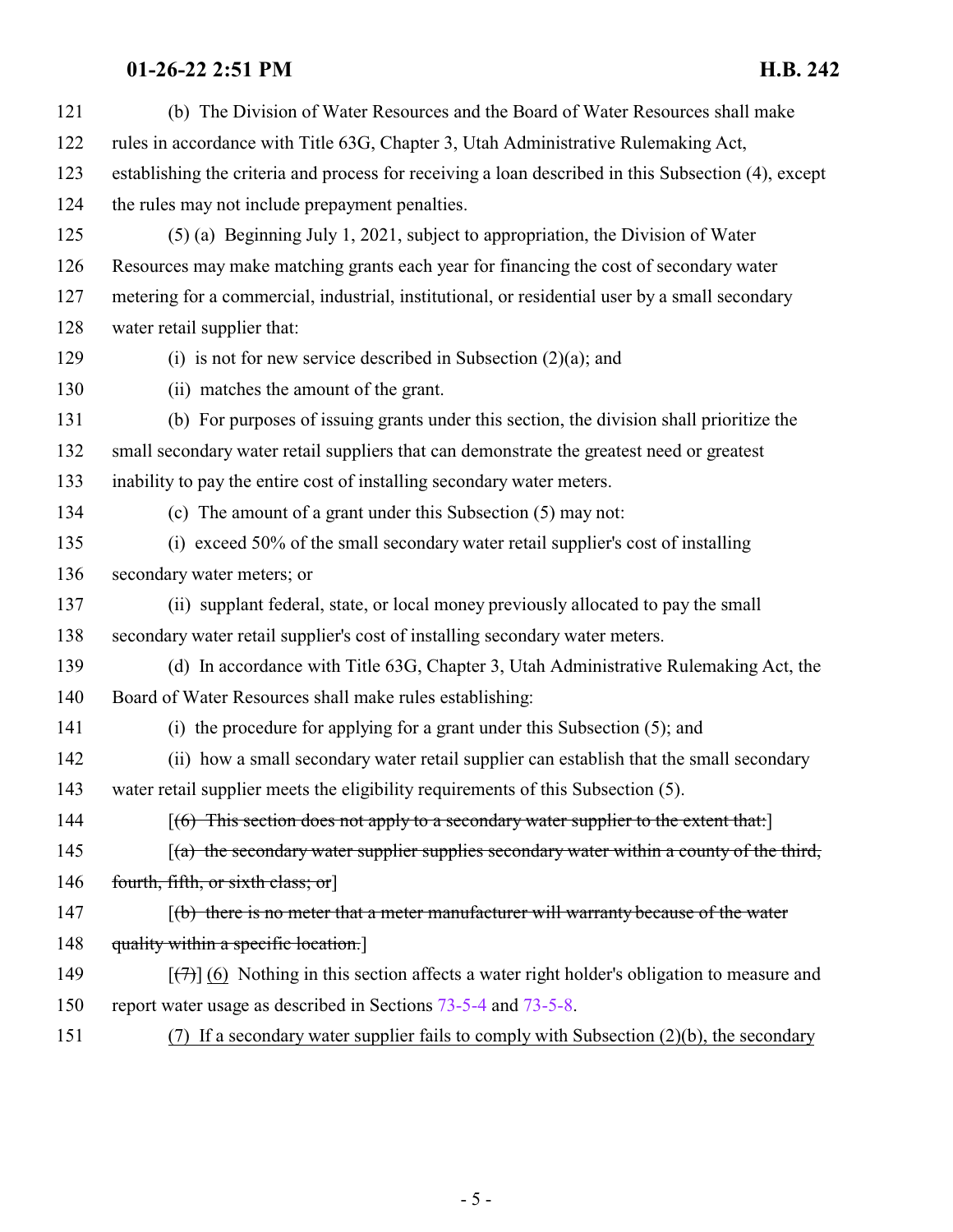| 152 | water supplier:                                                                                     |
|-----|-----------------------------------------------------------------------------------------------------|
| 153 | (a) beginning January 1, 2030, may not receive state money for any purpose until the                |
| 154 | secondary water supplier completes full metering; and                                               |
| 155 | (b) is subject to an enforcement action of the state engineer in accordance with                    |
| 156 | Subsection (8).                                                                                     |
| 157 | (8) (a) (i) The state engineer shall commence an enforcement action under this                      |
| 158 | Subsection (8) if the state engineer receives a referral from the director of the Division of       |
| 159 | Water Resources.                                                                                    |
| 160 | (ii) The director of the Division of Water Resources shall submit a referral to the state           |
| 161 | engineer if the director:                                                                           |
| 162 | (A) finds that a secondary water supplier fails to fully meter secondary water as                   |
| 163 | required by this section; and                                                                       |
| 164 | (B) determines an enforcement action is necessary to conserve or protect a water                    |
| 165 | resource in the state.                                                                              |
| 166 | (b) To commence an enforcement action under this Subsection (8), the state engineer                 |
| 167 | shall issue a notice of violation that includes notice of the administrative fine to which a        |
| 168 | secondary water supplier is subject.                                                                |
| 169 | (c) The state engineer's issuance and enforcement of a notice of violation is exempt                |
| 170 | from Title 63G, Chapter 4, Administrative Procedures Act.                                           |
| 171 | (d) In accordance with Title 63G, Chapter 3, Utah Administrative Rulemaking Act, the                |
| 172 | state engineer shall make rules necessary to enforce a notice of violation, that includes:          |
| 173 | provisions consistent with this Subsection (8) for enforcement of the notice if a                   |
| 174 | secondary water supplier to whom a notice is issued fails to respond to the notice or abate the     |
| 175 | violation;                                                                                          |
| 176 | (ii) the right to a hearing, upon request by a secondary water supplier against whom the            |
| 177 | notice is issued; and                                                                               |
| 178 | (iii) provisions for timely issuance of a final order after the secondary water supplier to         |
| 179 | whom the notice is issued fails to respond to the notice or abate the violation, or after a hearing |
| 180 | held under Subsection $(8)(d)(ii)$ .                                                                |
| 181 | (e) A person may not intervene in an enforcement action commenced under this                        |
| 102 |                                                                                                     |

182 section.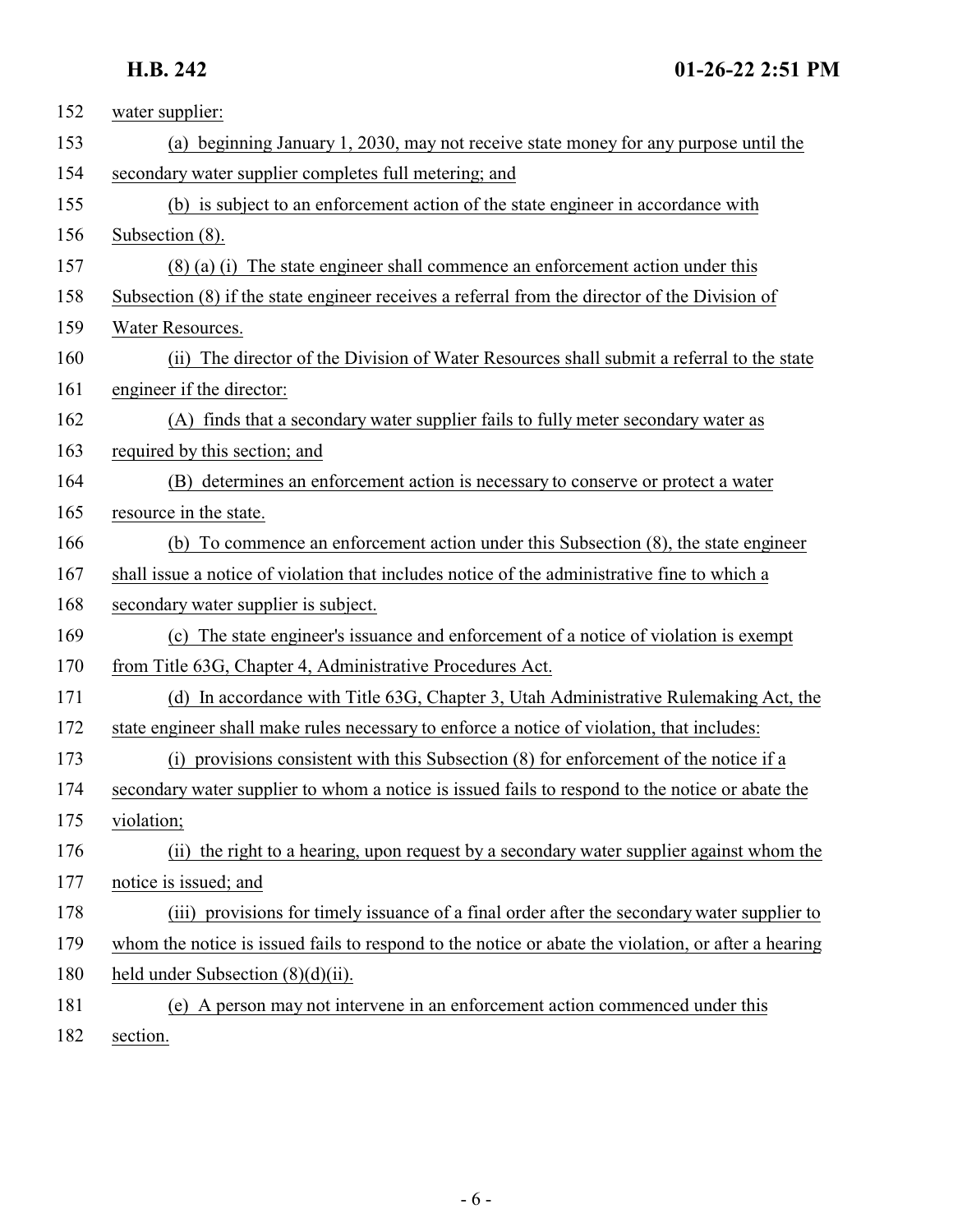| 183 | (f) After issuance of a final order under rules made pursuant to Subsection $(8)(d)$ , the      |
|-----|-------------------------------------------------------------------------------------------------|
| 184 | state engineer shall serve a copy of the final order on the secondary water supplier against    |
| 185 | whom the order is issued by:                                                                    |
| 186 | (i) personal service under Utah Rules of Civil Procedure, Rule 5; or                            |
| 187 | (ii) certified mail.                                                                            |
| 188 | (g) (i) The state engineer's final order may be reviewed by trial de novo by the district       |
| 189 | court in Salt Lake County or the county where the violation occurred.                           |
| 190 | (ii) A secondary water supplier shall file a petition for judicial review of the state          |
| 191 | engineer's final order issued under this section within 20 days from the day on which the final |
| 192 | order was served on the secondary water supplier.                                               |
| 193 | (h) The state engineer may bring suit in a court of competent jurisdiction to enforce a         |
| 194 | final order issued under this Subsection (8).                                                   |
| 195 | (i) If the state engineer prevails in an action brought under Subsection $(8)(g)$ or (h), the   |
| 196 | state may recover court costs and a reasonable attorney fee.                                    |
| 197 | (j) As part of a final order issued under this Subsection (8), the state engineer shall         |
| 198 | order that a secondary water supplier to whom an order is issued pay an administrative fine     |
| 199 | equal to:                                                                                       |
| 200 | (i) \$10 for each secondary water connection of the secondary water supplier for failure        |
| 201 | to comply with full metering by January 1, 2030;                                                |
| 202 | (ii) \$20 for each secondary water connection of the secondary water supplier for failure       |
| 203 | to comply with full metering by January 1, 2031;                                                |
| 204 | (iii) \$30 for each secondary water connection of the secondary water supplier for              |
| 205 | failure to comply with full metering by January 1, 2032;                                        |
| 206 | (iv) \$40 for each secondary water connection of the secondary water supplier for               |
| 207 | failure to comply with full metering by January 1, 2033; and                                    |
| 208 | (v) \$50 for each secondary water connection of the secondary water supplier for failure        |
| 209 | to comply with full metering by January 1, 2034, and for each subsequent year the secondary     |
| 210 | water supplier fails to comply with full metering.                                              |
| 211 | (k) Money collected under this Subsection (8) shall be deposited into the Water                 |
| 212 | Resources Conservation and Development Fund, created in Section 73-10-24.                       |
| 213 | This section does not apply to a secondary water supplier to the extent that the<br>(9)         |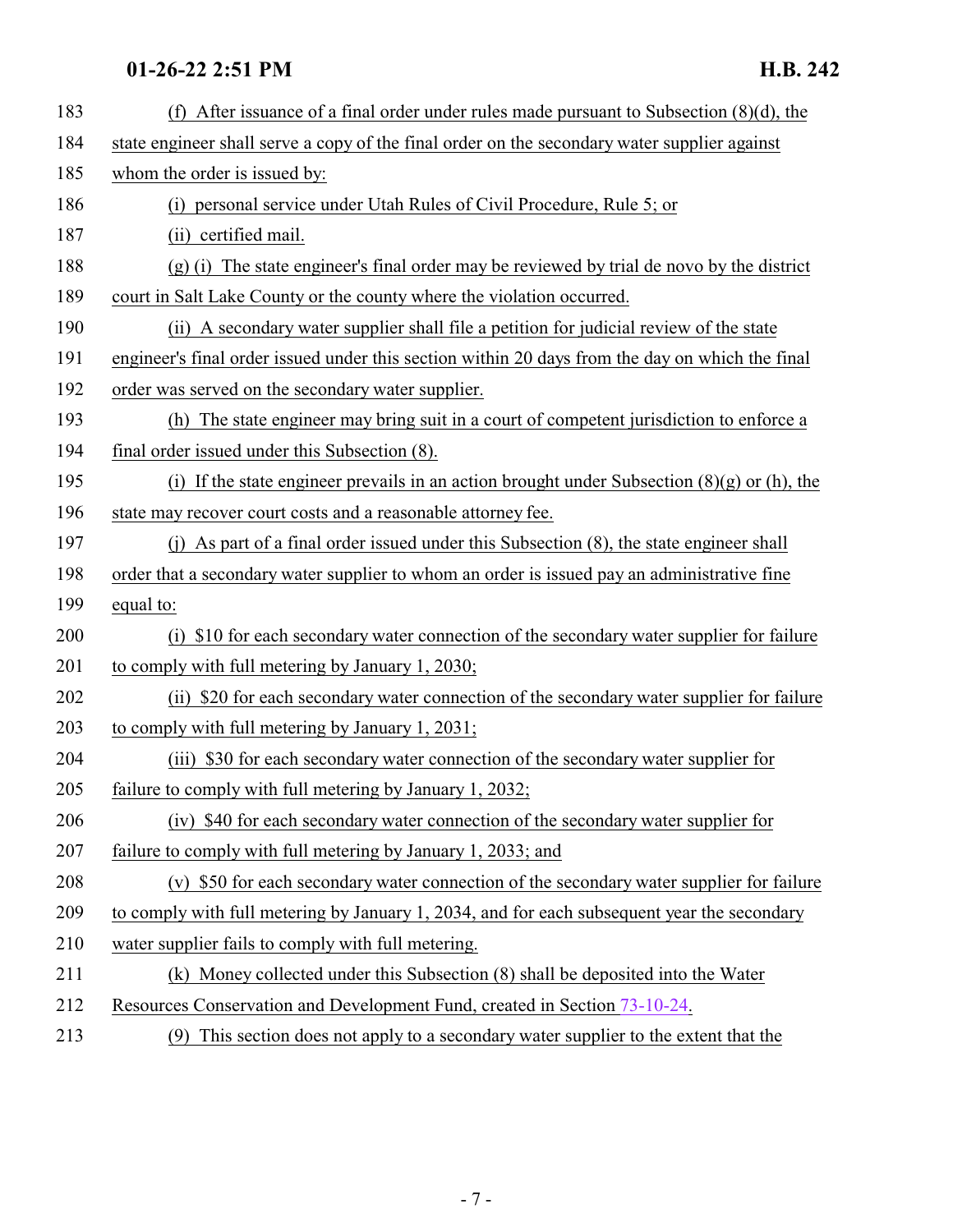<span id="page-7-0"></span>

| 214 | secondary water supplier:                                                                        |
|-----|--------------------------------------------------------------------------------------------------|
| 215 | (a) is unable to obtain a meter that a meter manufacturer will warranty because of the           |
| 216 | water quality within a specific location served by the secondary water supplier; and             |
| 217 | (b) submits reasonable proof to the Division of Water Resources that the secondary               |
| 218 | water supplier is unable to obtain a meter as described in Subsection $(9)(a)$ .                 |
| 219 | Section 2. Section 73-10-34.5 is enacted to read:                                                |
| 220 | 73-10-34.5. Grant money for existing secondary water metering to facilitate full                 |
| 221 | metering.                                                                                        |
| 222 | As used in this section:<br>(1)                                                                  |
| 223 | (a) "Applicant" means a secondary water supplier or group of secondary water                     |
| 224 | suppliers that applies for a grant under this section.                                           |
| 225 | (b) "Board" means the Board of Water Resources.                                                  |
| 226 | "Division" means the Division of Water Resources.<br>(c)                                         |
| 227 | "Project" means the purchase or installation of a meter for a secondary water<br>(d)             |
| 228 | system that as of May 4, 2022, provides secondary water service that is not metered.             |
| 229 | (e) "Secondary water" means the same as that term is defined in Section $73-10-34$ .             |
| 230 | "Secondary water connection" means the same as that term is defined in Section<br>(f)            |
| 231 | $73 - 10 - 34.$                                                                                  |
| 232 | "Secondary water supplier" means the same as that term is defined in Section<br>(g)              |
| 233 | 73-10-34.                                                                                        |
| 234 | (2) (a) The board may issue grants in an amount appropriated by the Legislature in               |
| 235 | accordance with this section to an applicant to fund projects for meters on secondary water      |
| 236 | systems that before May 4, 2022, provide secondary water service that is not metered.            |
| 237 | The board may not issue a grant under this section to fund:<br>(b)                               |
| 238 | metering of secondary water for service that begins on or after May 4, 2022; or<br>(i)           |
| 239 | (ii) the replacement or repair of an existing secondary water meter.                             |
| 240 | Notwithstanding the other provisions of this section, the board may issue a grant<br>(c)         |
| 241 | under this section to a secondary water supplier to reimburse the secondary water supplier for   |
| 242 | the costs incurred by the secondary water supplier that are associated with installing meters on |
| 243 | a secondary water system on or after March 3, 2021, but before May 4, 2022, except that the      |
| 244 | grant issued under this Subsection $(2)(c)$ :                                                    |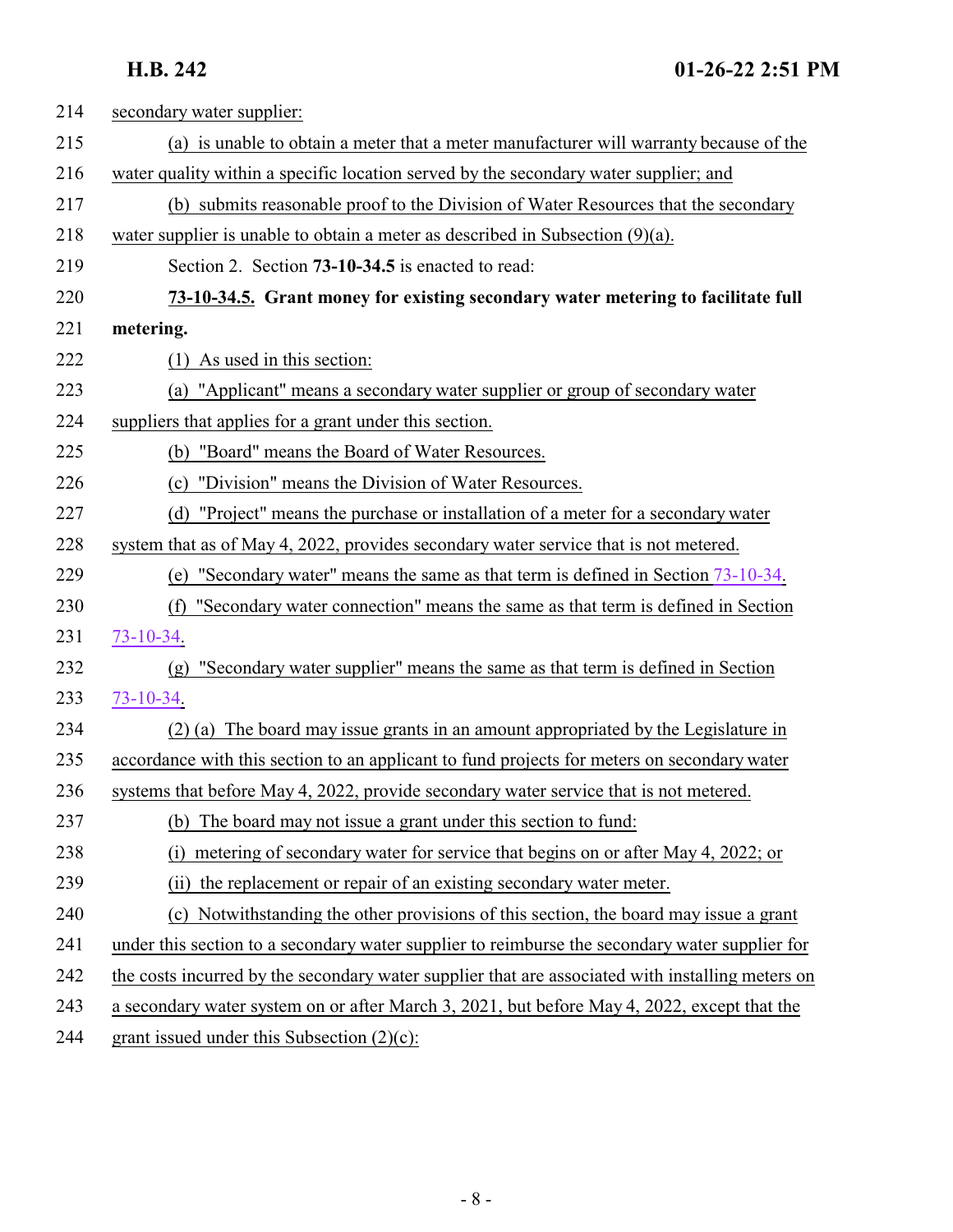| 245 | (i) shall be included in calculating the total grant amount under Subsections $(3)(a)$           |
|-----|--------------------------------------------------------------------------------------------------|
| 246 | through $(c)$ ;                                                                                  |
| 247 | (ii) may not exceed 70% of the costs associated with a project described in this                 |
| 248 | Subsection $(2)(c)$ , including installation or purchase of meters; and                          |
| 249 | (iii) shall comply with Subsection (6).                                                          |
| 250 | $(3)$ (a) A secondary water supplier with 7,000 secondary water connections or less is           |
| 251 | eligible for a total grant amount under this section of up to \$5,000,000.                       |
| 252 | (b) A secondary water supplier with more than 7,000 secondary water connections is               |
| 253 | eligible for a total grant amount under this section of up to \$10,000,000.                      |
| 254 | (c) If a secondary water supplier applies for a grant as part of a group of secondary            |
| 255 | water suppliers, the total grant amount described in Subsection $(3)(a)$ or (b) applies to each  |
| 256 | member of the group and is not based on the number of secondary water connections of the         |
| 257 | entire group.                                                                                    |
| 258 | (d) (i) Subject to the other provisions of this section, a grant may not exceed the              |
| 259 | following amounts for the costs associated with a project, including installation or purchase of |
| 260 | meters:                                                                                          |
| 261 | (A) for calendar year 2022, 70% of the costs of a project;                                       |
| 262 | for calendar year 2023, 70% of the costs of a project;<br>(B)                                    |
| 263 | (C)<br>for calendar year 2024, 65% of the costs of a project;                                    |
| 264 | for calendar year 2025, $60\%$ of the costs of a project; and<br>(D)                             |
| 265 | for calendar year 2026, 50% of the costs of a project.<br>(E)                                    |
| 266 | Beginning with calendar year 2027, a grant under this section shall consist of<br>(ii)           |
| 267 | providing a meter or funding to obtain a meter, which may not exceed the following for costs     |
| 268 | associated with the project:                                                                     |
| 269 | (A) for calendar year 2027, 40% of the costs of a project;                                       |
| 270 | (B) for calendar year 2028, 30% of the costs of a project;                                       |
| 271 | for calendar year 2029, 20% of the costs of a project; and<br>(C)                                |
| 272 | for calendar year 2030, $10\%$ of the costs of a project.<br>(D)                                 |
| 273 | (e) A secondary water supplier may pay the secondary water supplier's portion of the             |
| 274 | costs of a project through a loan from the board under Section 73-10-34 by filing a separate     |
| 275 | application with the board.                                                                      |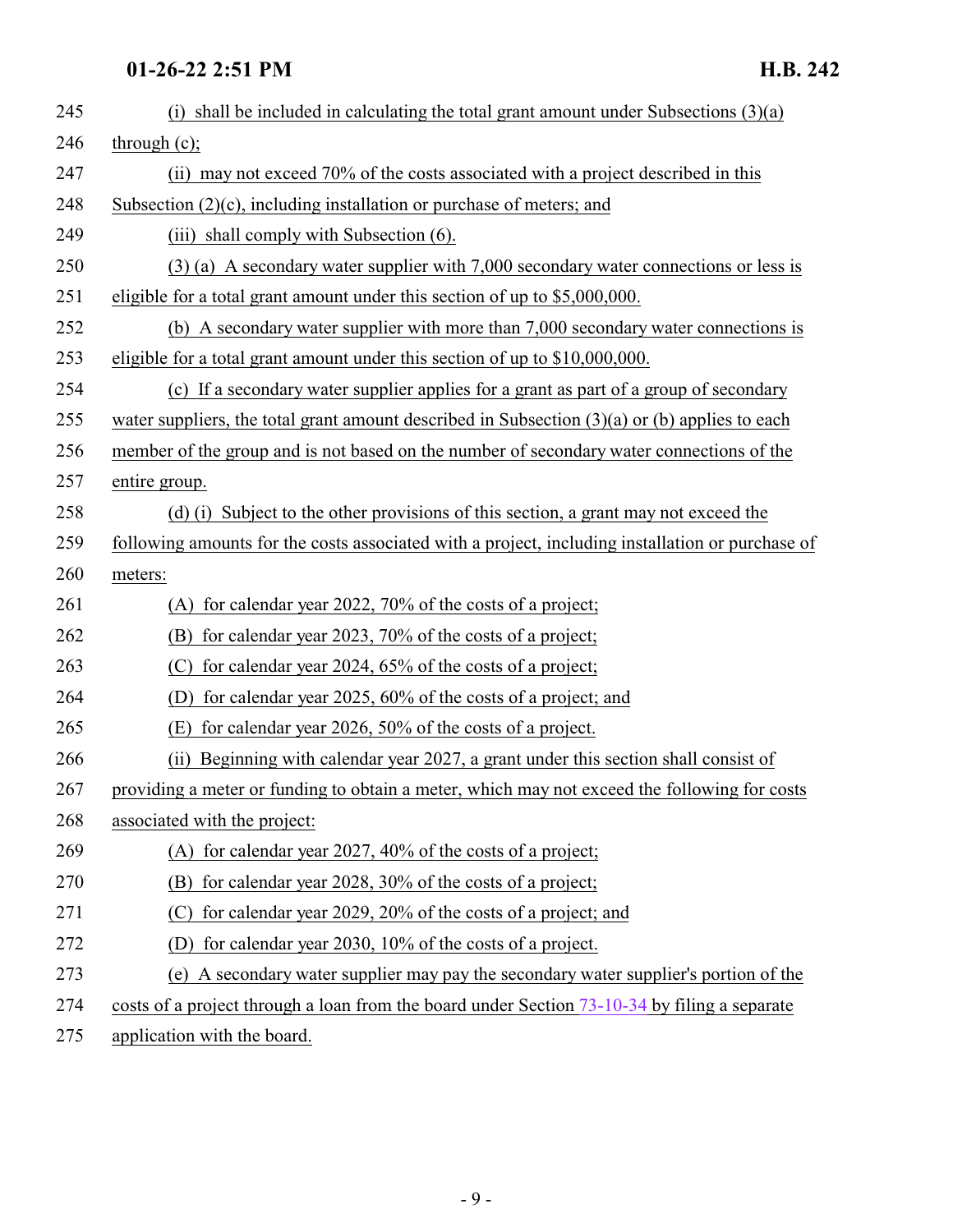| 276 | (f) The costs associated with a project may include costs to allow open source and real         |
|-----|-------------------------------------------------------------------------------------------------|
| 277 | time data communication between a meter and other device designed to manage use of              |
| 278 | secondary water, such as a sprinkler timer.                                                     |
| 279 | $(4)$ (a) (i) To obtain a grant under this section, an applicant shall submit an application    |
| 280 | with the division during a period of time designated by the board.                              |
| 281 | (ii) If there remains money described in Subsection (2) after the grants for applications       |
| 282 | submitted during the time period described in Subsection $(4)(a)$ are awarded, the board may    |
| 283 | designate one or more additional time periods so that the entire amount described in Subsection |
| 284 | $(2)$ is awarded by December 31, 2024.                                                          |
| 285 | (b) An application submitted to the division shall include:                                     |
| 286 | (i) a detailed project cost estimate including meter costs and installation costs;              |
| 287 | (ii) a total number of pressurized secondary water connections in the applicable                |
| 288 | secondary water supplier's system;                                                              |
| 289 | (iii) the number of meters to be installed under the grant;                                     |
| 290 | (iv) a detailed estimated secondary water use reduction including:                              |
| 291 | (A) average lot size calculations;                                                              |
| 292 | average irrigated acreage; and<br>(B)                                                           |
| 293 | estimated water applied before the project versus after completion of the project;<br>(C)       |
| 294 | the timeline for purchase and installation of meters under the project;<br>(v)                  |
| 295 | (vi) a stamp and signature of a professional engineer who is:                                   |
| 296 | (A) licensed under Title 58, Chapter 22, Professional Engineers and Professional Land           |
| 297 | Surveyors Licensing Act; and                                                                    |
| 298 | (B) responsible for the work of the project;                                                    |
| 299 | (vii) an agreement to:                                                                          |
| 300 | (A) provide an educational component for end users as determined by the division by             |
| 301 | rule made in accordance with Title 63G, Utah Administrative Rulemaking Act, either on a         |
| 302 | monthly statement or by a customer specific Internet portal that provides information on the    |
| 303 | customer's usage more frequently than monthly; or                                               |
| 304 | (B) bill according to usage using a tiered conservation rate and provide an educational         |
| 305 | component described in Subsection $(4)(b)(vii)(A)$ ; and                                        |
| 306 | (viii) additional information the board considers helpful.                                      |